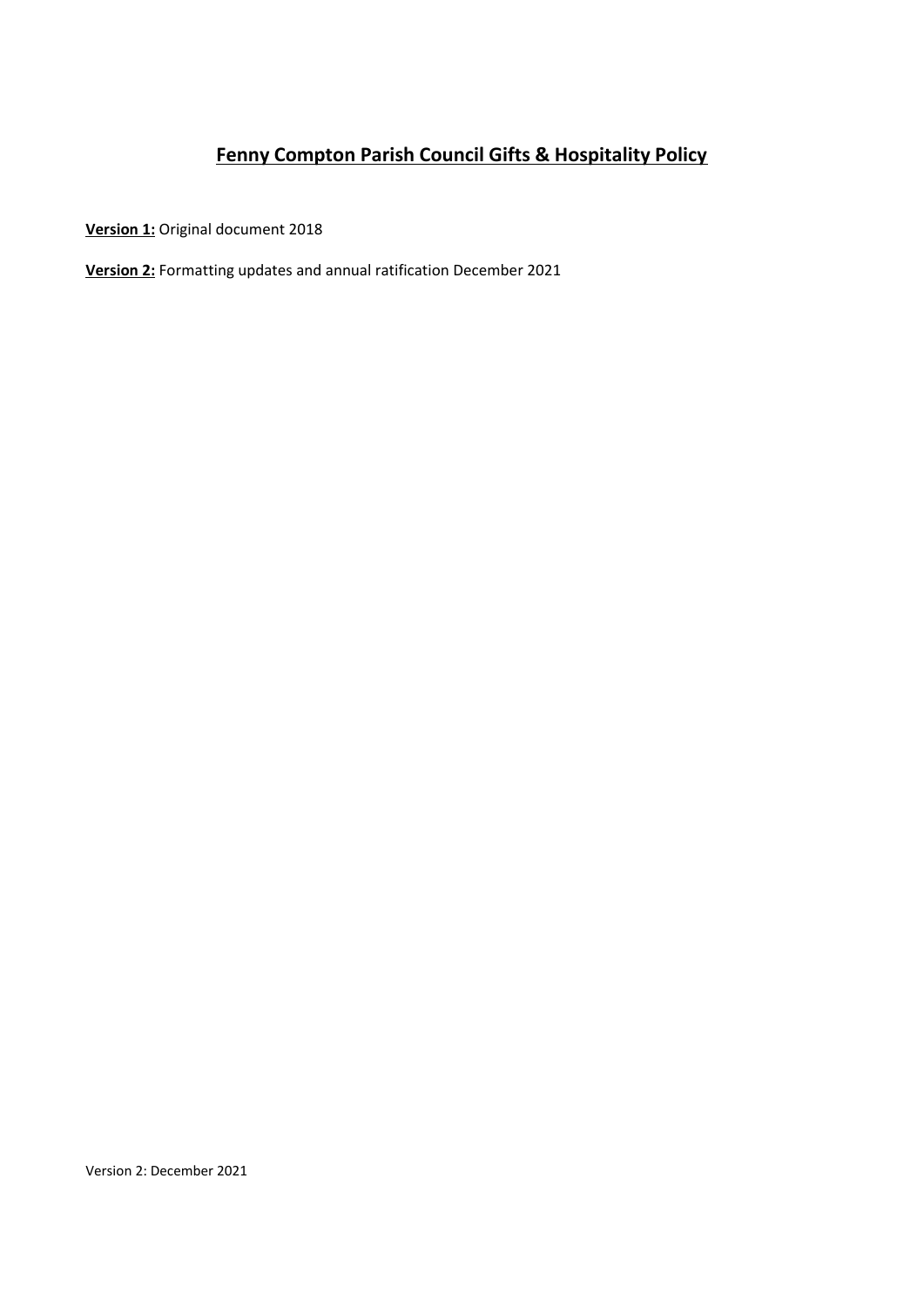# **Fenny Compton Parish Council Gifts & Hospitality Policy**

## **Guidance for Councillors**

### **1. Introduction**

- 1.1 It is inappropriate for a Councillor to accept a gift or hospitality for his or her personal benefit from a person (the donor) where acceptance could influence, or could be perceived by the public to influence decisions and actions taken or to be taken by the Councillor that positively affect the donor
- 1.2 By contrast, this Guidance is not designed to affect gifts received by Councillors on behalf of the Council. Neither does the Guidance affect the acceptance of hospitality in relation to civic and ceremonial functions. However, it good practice to register the receipt of hospitality in these circumstances, as this helps to maintain public confidence
- 1.3 For the sake of clarity, "hospitality" means any food, drink, accommodation or entertainment, freely provided or heavily discounted. Gifts include goods, services, money and gift vouchers, although this list is not exhaustive
- 1.4 If you accept hospitality or a gift with an estimated value of over £30 you need to declare it on the public register, which is maintained by the Monitoring Officer. Councillors have a continuing obligation to register with the Monitoring Officer where required in accordance with this guidance, within 28 days of acceptance of the gift or hospitality

### 2 **When does the Guidance apply?**

- 2.2 This guidance applies only to gifts and hospitality received in connection with your role as a Councillor. All Councillors are expected to exercise sound judgement when responding to offers of gifts or hospitality. Be aware that in some cases a gift of less than £30 might also be considered inappropriate in a situation as described in paragraph 3.1 below
- 2.3 This guidance does not apply to:-
	- Situations where you receive a gift or hospitality from family or friends (for example as birthday or other festival presents) where it is not related to your role as a Councillor. You should however question gifts or hospitality received from an unusual source
	- Gifts made to the Council, as opposed to you personally in your role as a Councillor-see above, or hospitality received as part of civic or ceremonial functions or in connection with cultural exchanges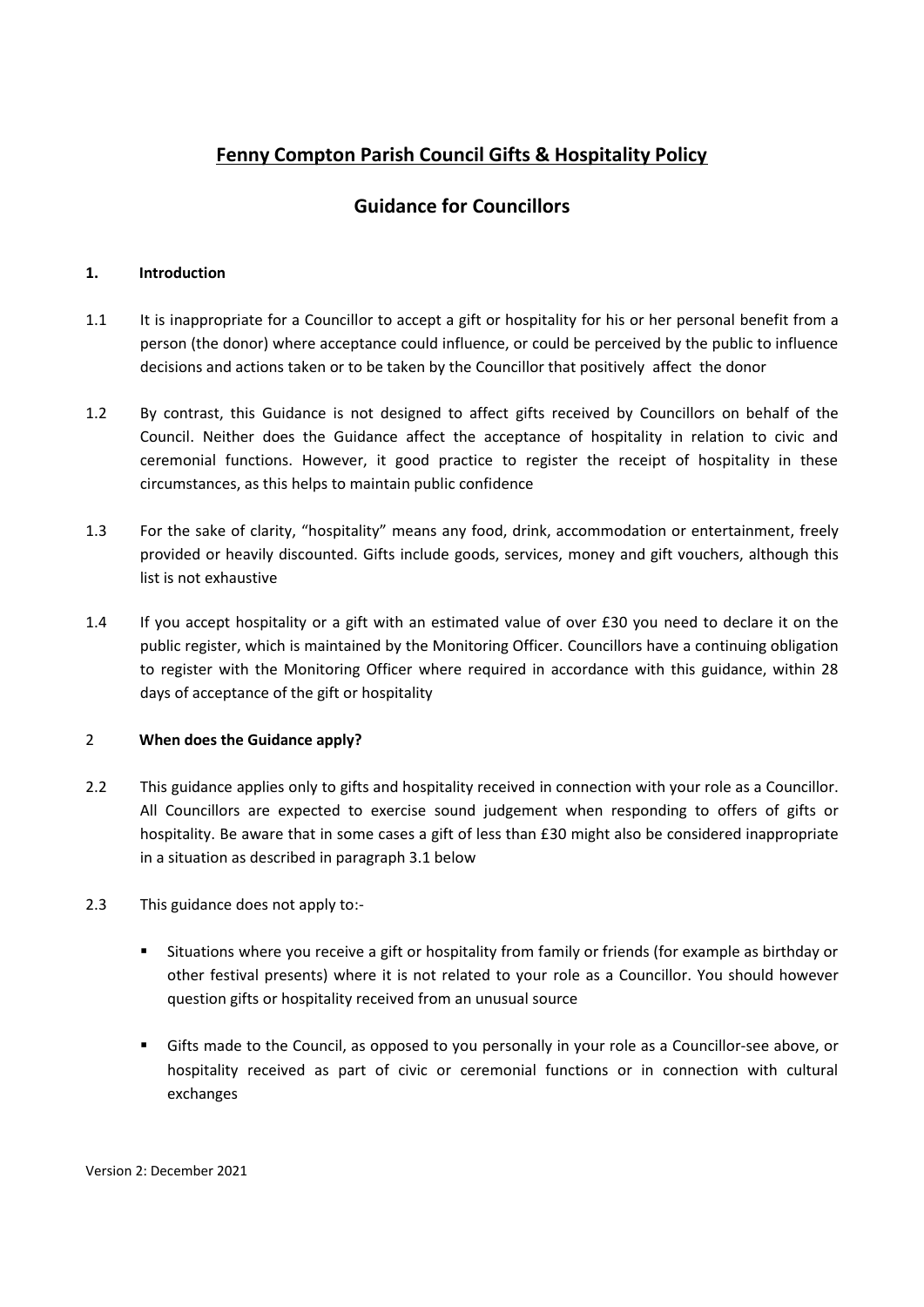Promotional gifts, i.e. items such as stationery or pens that bear the logo or organisation's name of another organisation, provided that these have no significant value

### **3 How could gifts or hospitality be a problem?**

- 3.1 The Bribery Act 2010 creates a criminal offence where someone pays or receives a bribe. This would occur where a person offers you a *"financial or other advantage" in* circumstances where you are carrying out a function on behalf of the Council and you are in a position of trust, good faith or expected to act in an impartial way and the person offering the bribe has the intention of getting you to perform your function in an improper manner
- 3.2 A financial advantage could include a gift or hospitality. Statutory guidance suggests that it will not amount to a bribe if the gift or hospitality has a legitimate business aim (including developing relationships on behalf of the Council) and it is reasonable, proportionate and appropriate in the circumstances (including by reference to what is normal in that particular sector of work or culture)
- 3.1 Aside from this, the acceptance of gifts or hospitality could adversely affect the public perception of you as an office holder and it could also seriously affect the perception that the public have of the Council as a corporate body. If you are not sure whether something is appropriate, you should seek advice from the Monitoring Officer prior to accepting gifts and/or hospitality

#### **4 What are the general rules about gifts and hospitality?**

- 4.1 You must not accept personal gifts or hospitality from current or potential contractors with the Council, apart from insignificant items of small token value such as pens, diaries, calendars etc
- 4.2 When considering whether to accept gifts or hospitality in other circumstances you should consider the monetary value and its timing in relation to decisions which the Council may be taking affecting those providing the gift or hospitality, and you have the opportunity to influence the decision
- 4.3 When hospitality has to be declined those making the offer should be courteously but firmly informed of the procedures and standards operating within the Council

#### **5 How do I apply the rules in practice?**

- 5.1 If the gift or hospitality infringes one or more of the following general principles then you should not accept it:-
	- 5.1.1 Improper obligation Gifts or hospitality of any value should never be accepted as an inducement or reward for anything done as a Councillor, or as a means of gaining influence. You must always act in the public interest